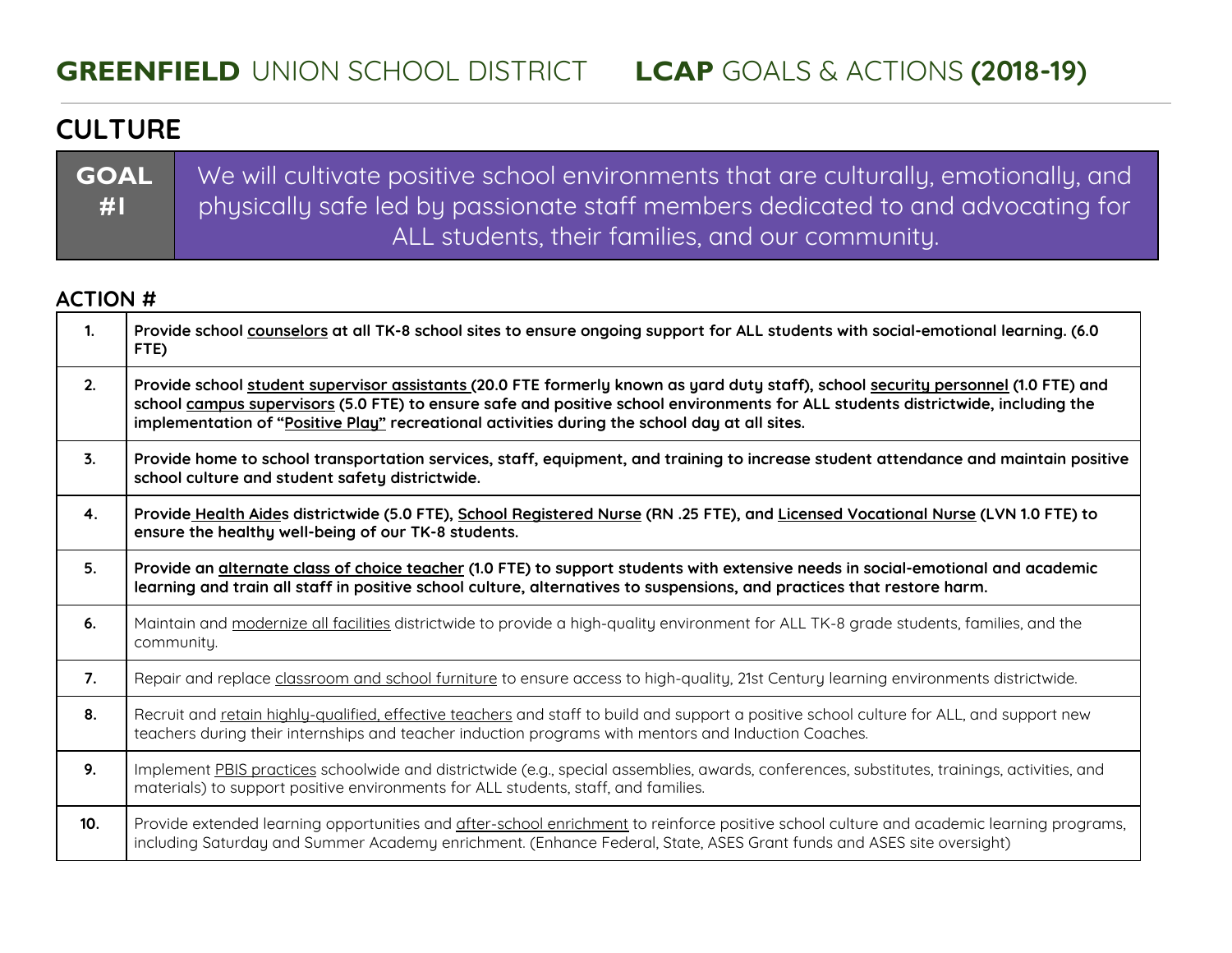# **ACADEMICS**

| <b>SOAL</b> | We will take collective responsibility for providing a guaranteed, viable curriculum in ALL |
|-------------|---------------------------------------------------------------------------------------------|
| #2          | subject areas so that ALL students meet or exceed grade-level academic and technical        |
|             | standards through effective, data-driven instructional practices that ensure ALL students   |
|             | are fully prepared for college and career success.                                          |

### **ACTION #**

| $\mathbf{1}$ . | Provide continued Visual and Performing Arts teachers enrichment (4.5 FTE) and elementary physical education staff (4.0 FTE) to<br>ensure well-rounded, academic learning experiences for ALL students.                                                                                                                                                                                            |
|----------------|----------------------------------------------------------------------------------------------------------------------------------------------------------------------------------------------------------------------------------------------------------------------------------------------------------------------------------------------------------------------------------------------------|
| 2.             | Explore a Multi-Tiered System of Support (MTSS) and continue a Response to Intervention (RTI) program with RTI Instructional<br>Assistants (18 FTE) districtwide to ensure systems are in place to respond to students' academic needs.                                                                                                                                                            |
| 3.             | Provide Teachers on Special Assignment (TOSA) (3.5 FTE) to implement coaching cycles with Preschool through Grade 8 staff and<br>build the capacity of all team members to provide academic learning districtwide.                                                                                                                                                                                 |
| 4.             | Provide library and media clerks (5.0 FTE) to expand 21st Century learning experiences, including leading innovative, digital and<br>literacy-building makerspaces with materials and supplies for ALL students.                                                                                                                                                                                   |
| 5.             | Provide an "Early Childhood Education Center" with resources, staff, and training to support our youngest learners and their families,<br>including all preschool staff, Family Service Workers, TK Instructional Aide (1.0 FTE), and expanded TK staff, materials, and resources.                                                                                                                 |
| 6.             | Provide College and Career Readiness staff (1.0 FTE) and implementation of activities to fully support and prepare ALL students for<br>postsecondary success (e.g., college/university field trips, college/career day presentations, schoolwide activities, AVID schoolwide,<br>PSAT preparation, Federal, State, and Local common assessment supports and student information programs, etc.).   |
| 7.             | Ensure 21st Century technological advancement districtwide through infrastructure, devices, and equipment and by utilizing<br>innovative technology staff (5.0 FTE) to lead site-based, student technology squads and innovative makerspaces.                                                                                                                                                      |
| 8.             | Provide Common Core State Standards (CCSS) aligned supplemental instructional materials and supplies to ensure access to high-quality<br>learning in all content areas to ensure a guaranteed, viable curriculum.                                                                                                                                                                                  |
| 9.             | Ensure high-quality professional development (PD) for all staff (conferences, substitutes, materials) that integrate CCSS, NGSS, ELD, in all<br>academic content areas, including a focus on our PLC Journey to focus on essential standards, common assessments, data analysis,<br>effective instructional strategies, and building Professional Learning Communities (PLCs) at all school sites. |
| 10.            | Enhance the academic learning experiences for ALL Preschool through Grade 8 students through the integration of visual and performing<br>arts at all school sites during the school day and in the evenings with our parent community.                                                                                                                                                             |